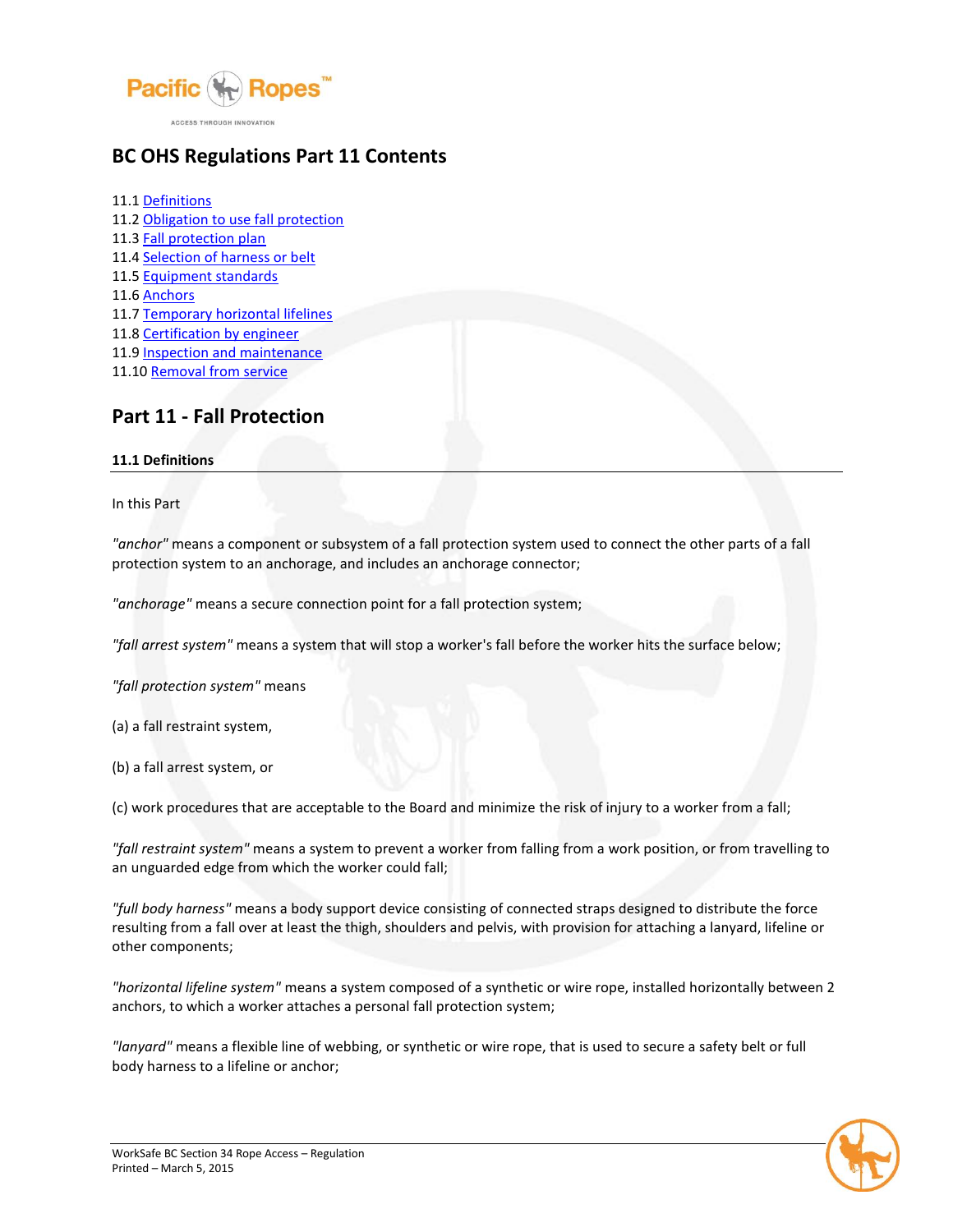

*"lifeline"* means a synthetic or wire rope, rigged from one or more anchors, to which a worker's lanyard or other part of a personal fall protection system is attached;

*"personal fall protection system"* means a worker's fall restraint system or fall arrest system composed of

(a) a safety belt or full body harness, and

(b) a lanyard, lifeline and any other connecting equipment individual to the worker

that is used to secure the worker to an anchor, an anchorage or a horizontal lifeline system;

*"safety belt"* means a body support device consisting of a strap with a means for securing it about the waist and attaching it to other components;

[Amended by B.C. Reg. 420/2004, effective January 1, 2005.]

[Amended by B.C. Reg. 404/2012, effective April 1, 2013.]

### **11.2 Obligation to use fall protection**

(1) Unless elsewhere provided for in this Regulation, an employer must ensure that a fall protection system is used when work is being done at a place

(a) from which a fall of 3 m (10 ft) or more may occur, or

(b) where a fall from a height of less than 3 m involves a risk of injury greater than the risk of injury from the impact on a flat surface.

(2) The employer must ensure that guardrails meeting the requirements of [Part 4 \(General Conditions\)](http://www2.worksafebc.com/Publications/OHSRegulation/Part4.asp#SectionNumber:4.54) or other similar means of fall restraint are used when practicable.

(3) If subsection (2) is not practicable, the employer must ensure that another fall restraint system is used.

(4) If subsection (3) is not practicable, the employer must ensure that one of the following is used:

(a) a fall arrest system;

(b) a rope access system that meets the requirements of Part 34.

(5) If subsection (4) is not practicable, or will result in a hazard greater than if a fall arrest system or a rope access system was not used, the employer must ensure that work procedures are followed that are acceptable to the Board and minimize the risk of injury to a worker from a fall.

(6) Before a worker is allowed into an area where a risk of falling exists, the employer must ensure that the worker is instructed in the fall protection system for the area and the procedures to be followed.

(7) A worker must use the fall protection system provided by the employer.

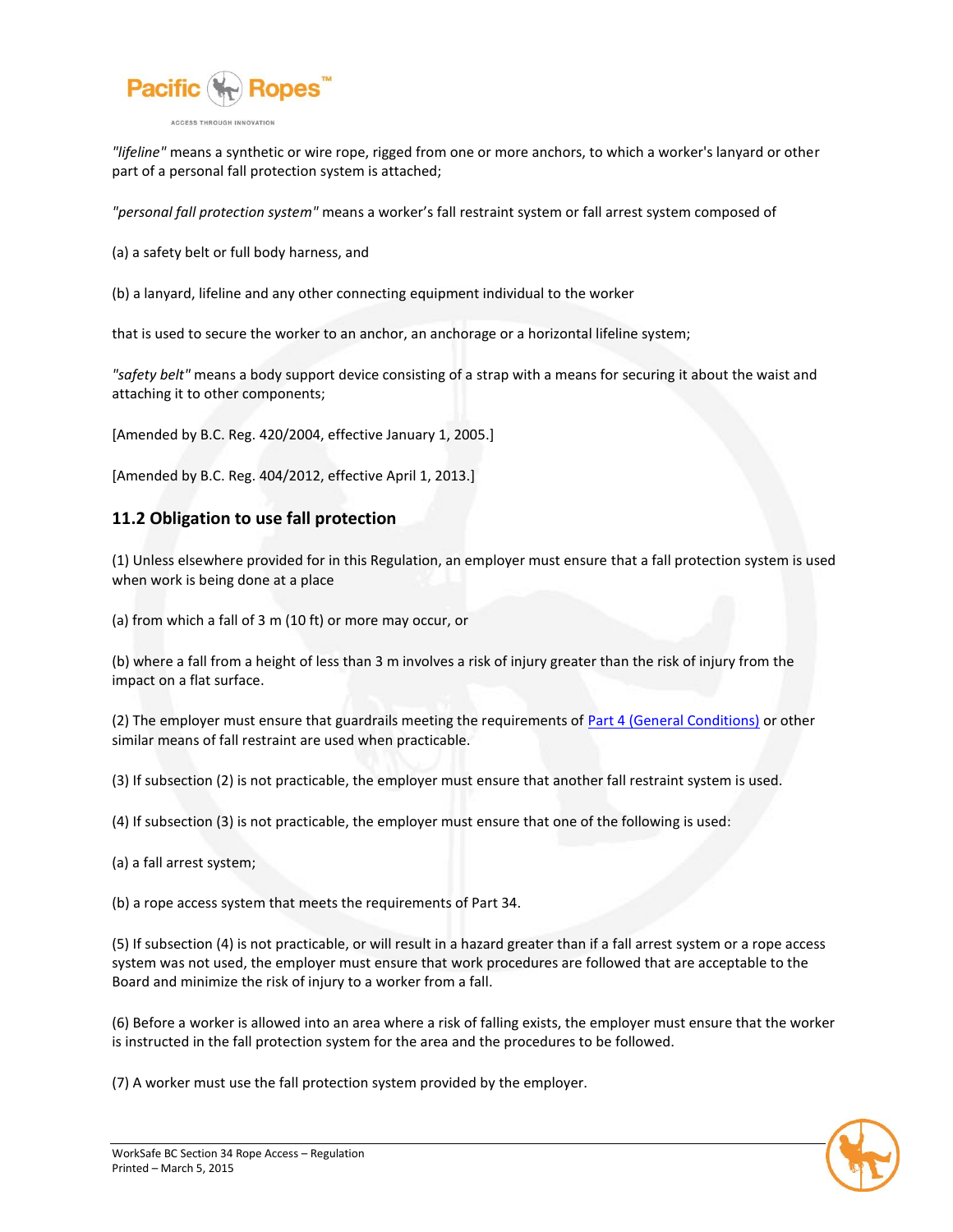

[Amended by B.C. Reg. 420/2004, effective January 1, 2005.]

[Amended by B.C. Reg. 199/2014, effective February 1, 2015.]

## **11.3 Fall protection plan**

(1) The employer must have a written fall protection plan for a workplace if

(a) work is being done at a location where workers are not protected by permanent guardrails, and from which a fall of 7.5 m (25 ft) or more may occur, or

(b) section 11.2(5) applies.

(c) Repealed. [B.C. Reg. 420/2004, effective January 1, 2005.]

(2) The fall protection plan must be available at the workplace before work with a risk of falling begins.

(3) Repealed. [B.C. Reg. 420/2004, effective January 1, 2005.]

[Amended by B.C. Reg. 420/2004, effective January 1, 2005.]

### **11.4 Selection of harness or belt**

(1) A worker must wear a full body harness or other harness acceptable to the Board when using a personal fall protection system for fall arrest.

(2) A worker must wear a safety belt, a full body harness or other harness acceptable to the Board when using a personal fall protection system for fall restraint.

[Enacted by B.C. Reg. 420/2004, effective January 1, 2005.]

#### **11.5 Equipment standards**

Equipment used for a fall protection system must

(a) consist of compatible and suitable components,

(b) be sufficient to support the fall restraint or arrest forces, and

(c) meet, and be used in accordance with, an applicable CSA or ANSI standard in effect when the equipment was manufactured, subject to any modification or upgrading considered necessary by the Board.

[Enacted by B.C. Reg. 420/2004, effective January 1, 2005.]

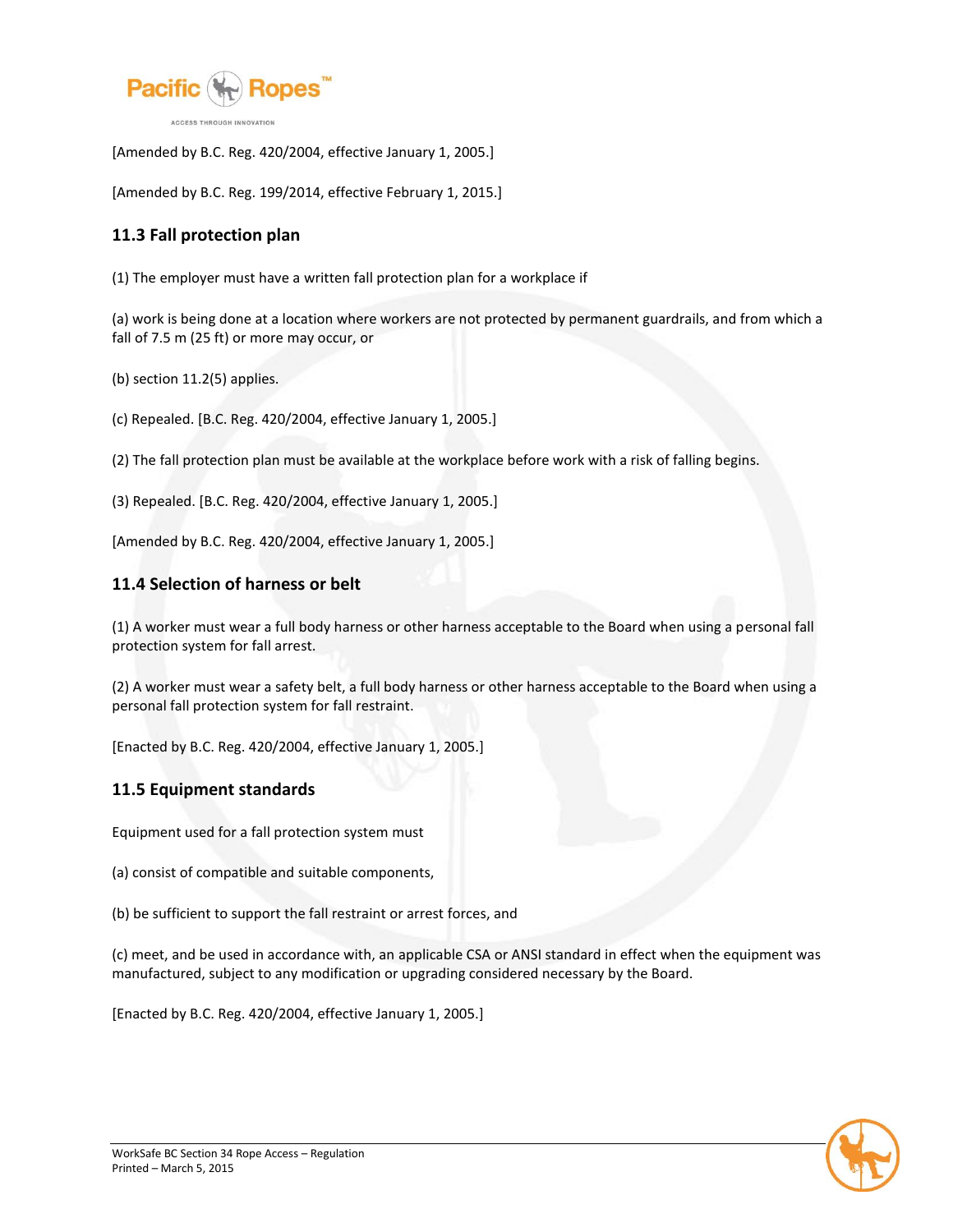

### **11.6 Anchors**

(1) In a temporary fall restraint system, an anchor for a personal fall protection system must have an ultimate load capacity in any direction in which a load may be applied of at least

(a) 3.5 kN (800 lbs), or

(b) four times the weight of the worker to be connected to the system.

(2) Each personal fall protection system that is connected to an anchor must be secured to an independent attachment point.

(3) In a temporary fall arrest system, an anchor for a personal fall protection system must have an ultimate load capacity in any direction required to resist a fall of at least

(a) 22 kN (5 000 lbs), or

(b) two times the maximum arrest force.

(4) A permanent anchor for a personal fall protection system must have an ultimate load capacity in any direction required to resist a fall of at least 22 kN (5 000 lbs).

[Enacted by B.C. Reg. 420/2004, effective January 1, 2005.]

[Amended by B.C. Reg. 19/2006, effective May 17, 2006.]

[Amended by B.C. Reg. 404/2012, effective April 1, 2013.]

#### **11.7 Temporary horizontal lifelines**

A temporary horizontal lifeline system may be used if the system is

(a) manufactured for commercial distribution and installed and used in accordance with the written instructions from the manufacturer or authorized agent, and the instructions are readily available in the workplace,

(b) installed and used in accordance with written instructions certified by a professional engineer, and the instructions are readily available in the workplace, or

(c) designed, installed and used in a manner acceptable to the Board.

[Enacted by B.C. Reg. 420/2004, effective January 1, 2005.]

[Amended by B.C. Reg. 19/2006, effective May 17, 2006.]

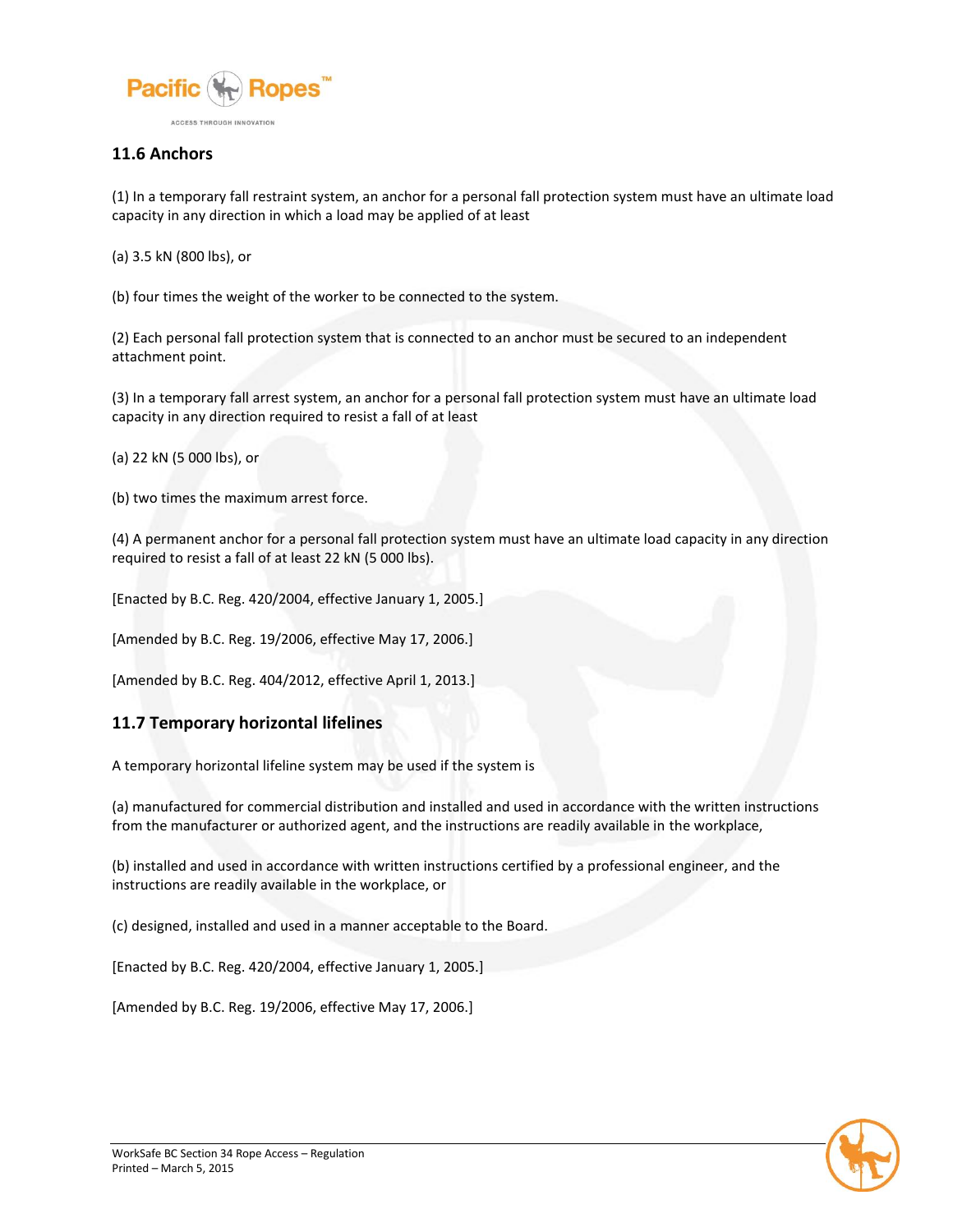

# **11.8 Certification by engineer**

The following types of equipment and systems, and their installation, must be certified by a professional engineer:

- (a) permanent anchors,
- (b) anchors with multiple attachment points,
- (c) permanent horizontal lifeline systems, and
- (d) support structures for safety nets.

[Enacted by B.C. Reg. 420/2004, effective January 1, 2005.]

### **11.9 Inspection and maintenance**

Equipment used in a fall protection system must be

(a) inspected by a qualified person before use on each workshift,

- (b) kept free from substances and conditions that could contribute to its deterioration, and
- (c) maintained in good working order.

[Enacted by B.C. Reg. 420/2004, effective January 1, 2005.]

## **11.10 Removal from service**

(0.1) If, at any time, a permanent anchor does not meet the requirements of section 11.5 (c), the anchor must not be used until it has been inspected and recertified, by a professional engineer, as meeting the requirements of section 11.5 (c).

(1) After a fall protection system has arrested the fall of a worker, it must

(a) be removed from service, and

(b) not be returned to service until it has been inspected and recertified as safe for use by the manufacturer or its authorized agent, or by a professional engineer.

(2) Subject to subsection (3), subsection (1) (b) does not apply to a personal fall protection system designed and intended for reuse by a performer in the entertainment industry for conducting a planned fall sequence.

(3) The following conditions must be met before a personal fall protection system described in subsection (2) will be exempt from subsection (1) (b):

(a) the system must be designed and used in accordance with a standard acceptable to the Board;

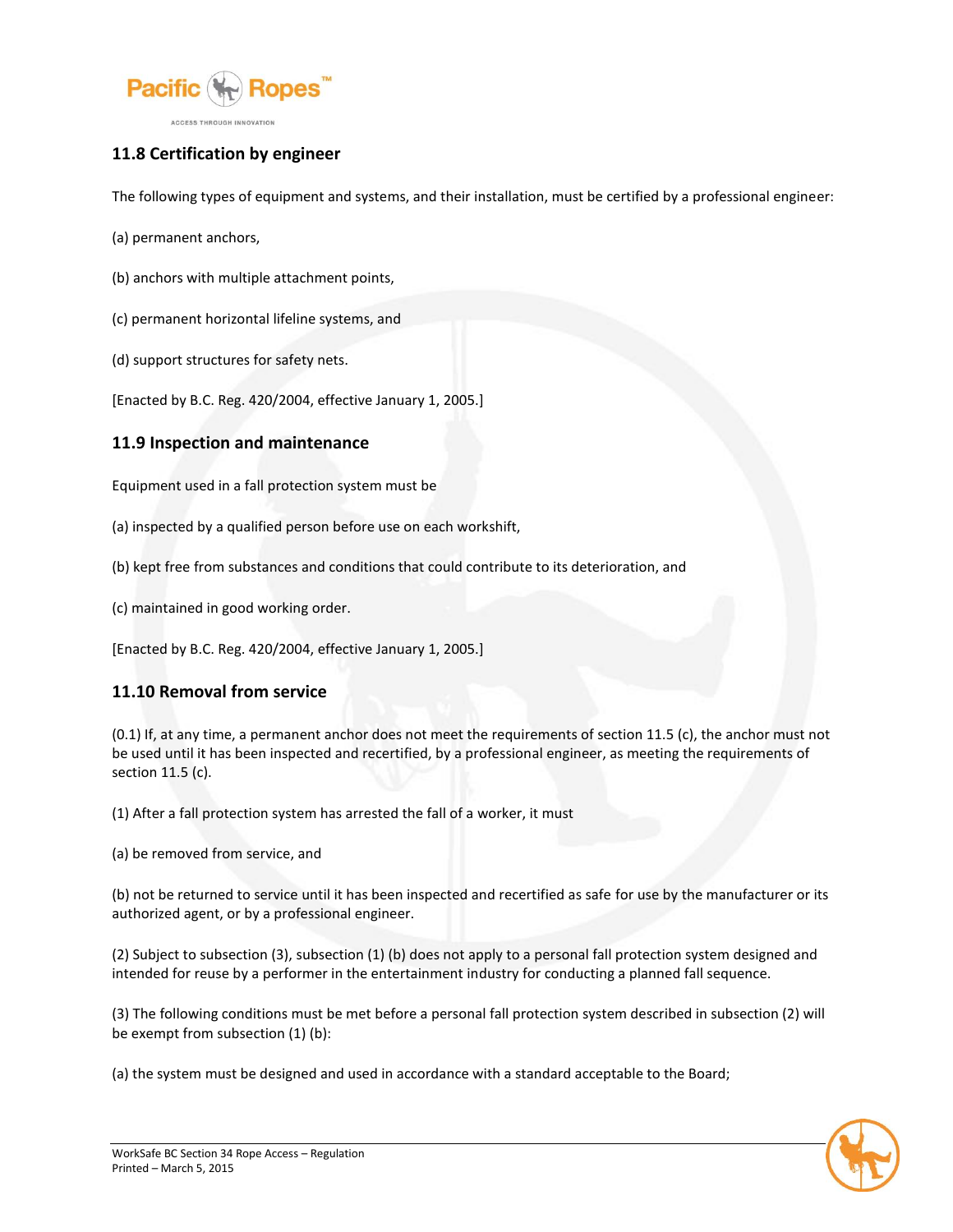

(b) each use of the system must be carried out in accordance with the plan for the conduct of the fall;

(c) the peak arrest forces generated in the system during each use must be at or below both the planned limits and the maximum forces allowed for the system;

(d) after each use of the system no part of the system, including the anchorage, may be reused until a qualified person has inspected it and determined it is in serviceable condition and safe for reuse.

[Enacted by B.C. Reg. 420/2004, effective January 1, 2005.]

[Amended by B.C. Reg. 320/2007, effective February 1, 2008.]

[Amended by B.C. Reg. 404/2012, effective April 1, 2013.]